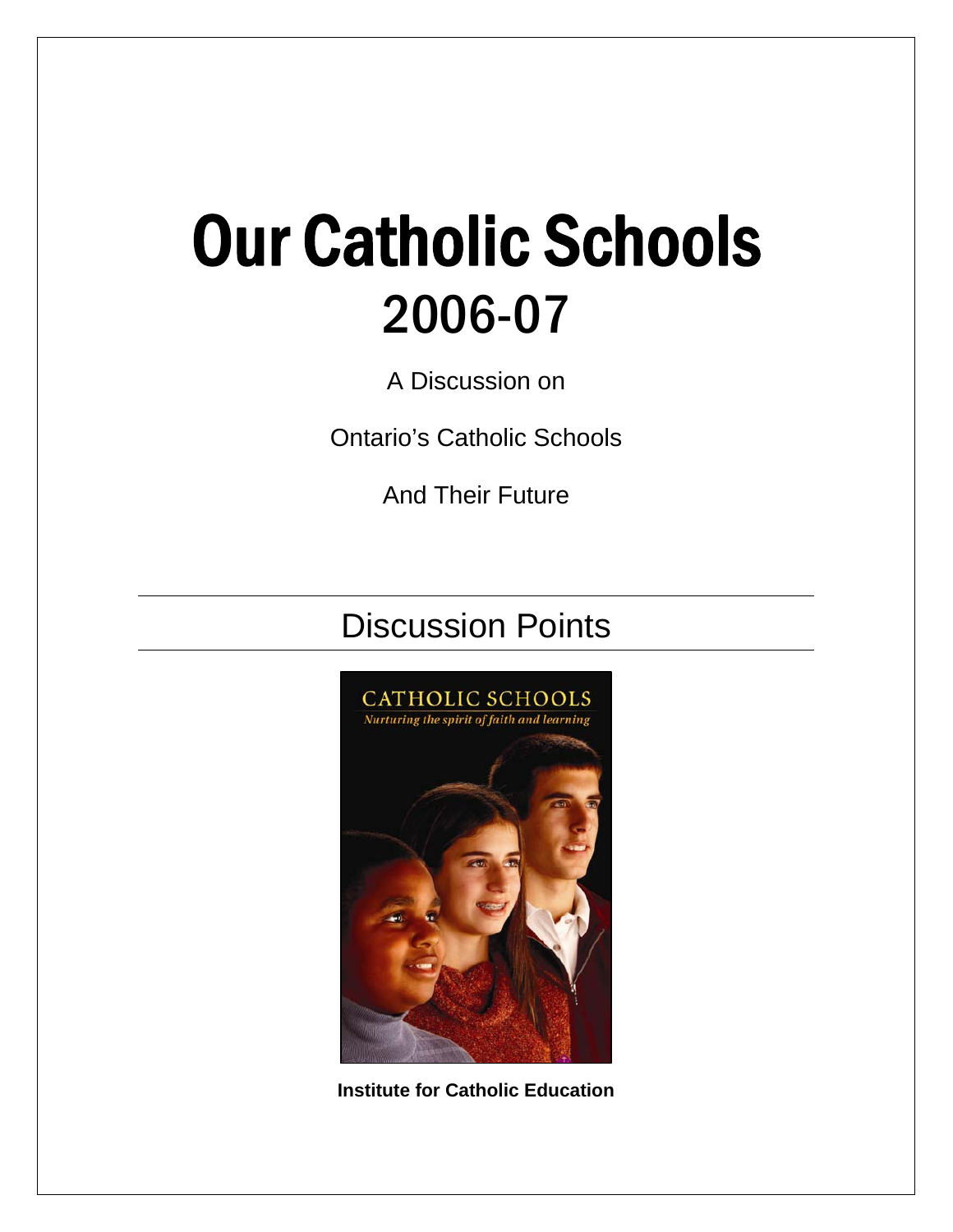#### **CONTENTS**

- 1. The Distinctiveness of Catholic Schools
- 2. The Value of Catholic Schools
- 3. Our hopes for Catholic Schools
- 4. Major Issues Facing Catholic Schools Now and in the Future
- 5. Promoting and Protecting Catholic Education for the Future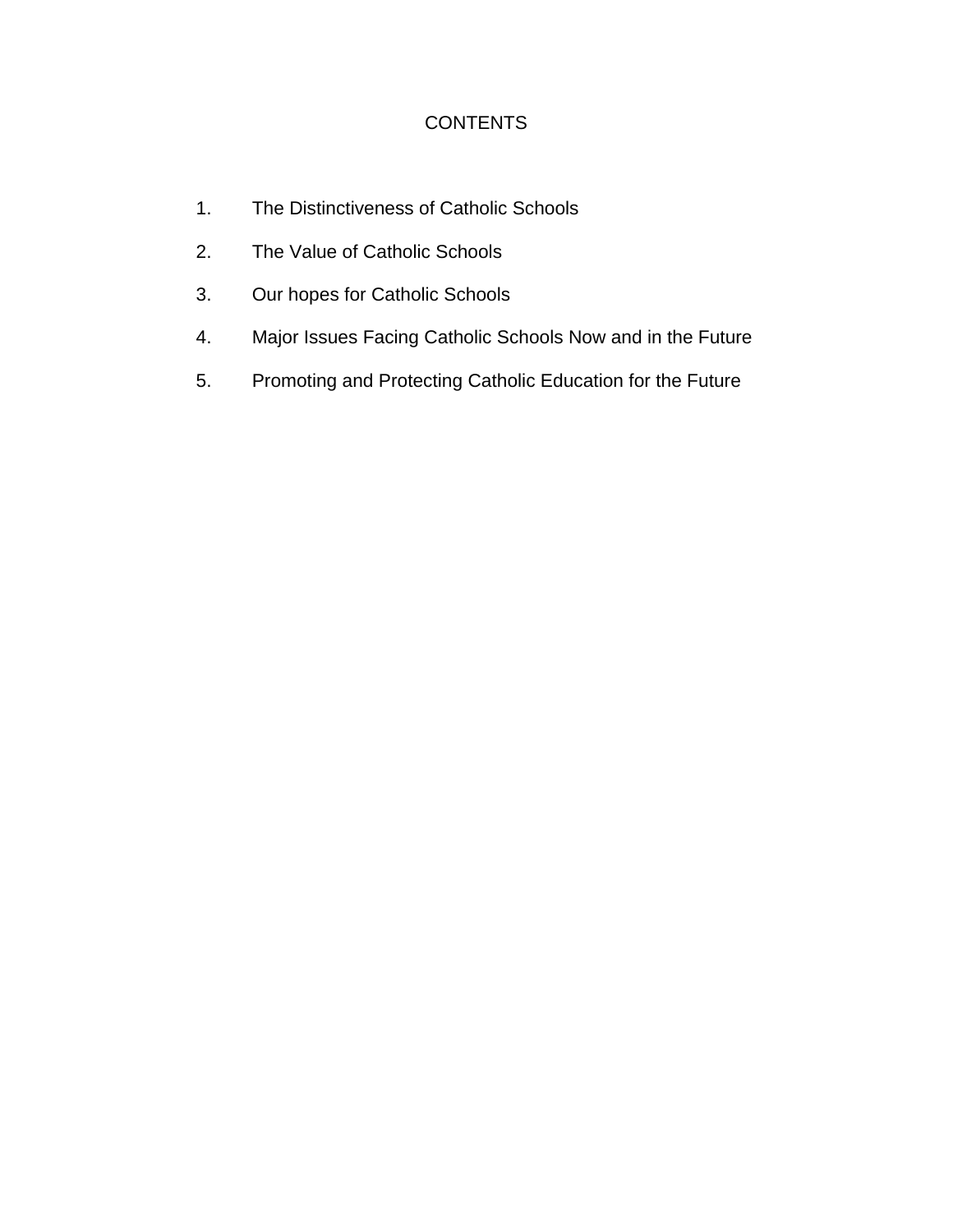# A GUIDE TO THE DISCUSSION POINTS

The points for group discussion are intended to help structure the discussion without in any way constraining it. The following tips are offered to help the discussion leader introduce the topics and deepen the discussion on each point.

### Introducing the Discussion

Before the discussion begins, it may be helpful to:

- Give the participants a little background on *OUR CATHOLIC SCHOOLS 2006-07: A DISCUSSION ON CATHOLIC SCHOOLS AND THEIR FUTURE.*
- **Explain how you, as a discussion leader, came to be involved with this** consultation.
- Ask participants to introduce themselves to each other, and tell a little about themselves.
- Give an overview of the discussion points.
- Display/distribute slides from the enclosed **PowerPoint Presentation** (the presentation is available on CD and is also included in the kit in hardcopy). These slides contain quotes from Catholic educators that may help to generate discussion on certain points. Each quote is followed by a notation that indicates the section of the kit to which it is most relevant (e.g. DP 4b).
- **Note:** Printed documents in the "Resource Materials" can help to set the context for this discussion and could be distributed in advance of the discussion (e.g., 1 to 2 days before your meeting).

The Discussion Points address a number of specific areas which are presently being considered by many of those involved in Catholic education—the distinctiveness of Catholic schools, their value, their future, and the major issues they face. There could also be other issues of equal or more concern to participants. The group should be assured that *the discussion need not be limited to the specific points proposed or to the order in which they are suggested*; if they would like to change the order, or add other points either at the beginning or in the course of discussion, this is completely up to them.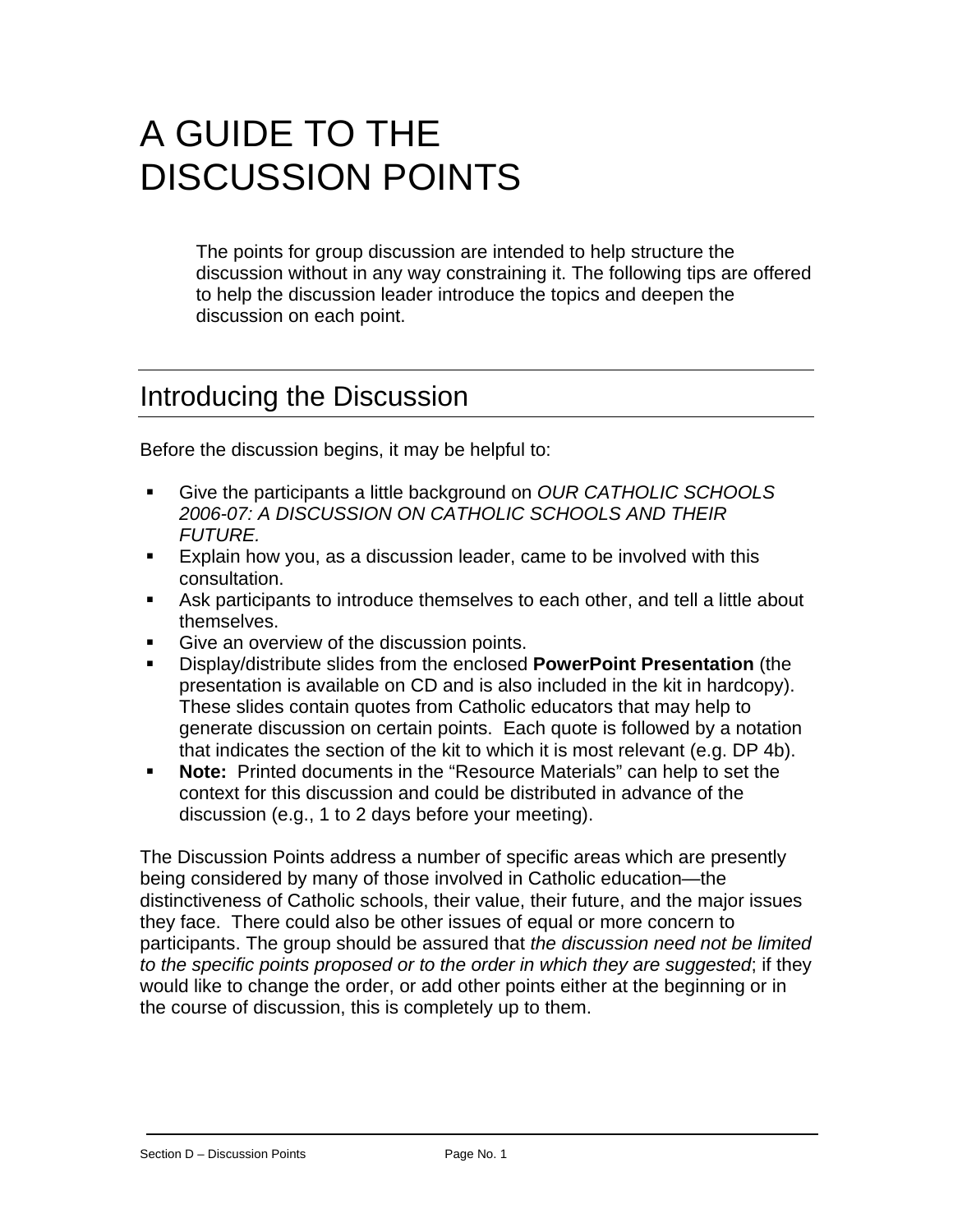#### *Point 1.* **The Distinctiveness of Catholic Schools**

Ontario has "four distinct and equal (education) systems that share many common goals and responsibilities, while simultaneously protecting and promoting the cultural, linguistic, and religious values that are central to their individual purposes" *The Road Ahead II, A Report on the Role of School Boards and Trustees, 1997.*

All four systems are equitably funded, overall. Within this reality, Catholic schools must be distinctive, and must be perceived and understood to be distinctive. This will become increasingly difficult if our schools offer nothing different than what is available in the secular school system.

- 1a. Over the years the Ontario Catholic School Trustees' Association has done extensive polling to better understand the aspects and features of Catholic schools that parents value the most. Throughout these surveys a few key responses have surfaced as the top reasons parents give for sending their children to Catholic schools and they include:
	- "spiritual focus"
	- promotion of "family values and the respect for the dignity of all persons"
	- the emphasis on "moral development"
	- "quality education" and
	- a "disciplined atmosphere."

In your opinion is each of these traits a key aspect of our system? Of your school? In what way? What other features would you list? Why?

- 1b. There are several basic and distinctive values at the very heart of Catholic education. They include, for example, a sense of reverence for human life, a sense of social responsibility and solidarity, a commitment to service, a sense of the sacred as real, and an understanding of forgiveness as the Christian response to human weakness. How do you see these values at work in Catholic schools?
- 1c. How would you describe the difference that Catholic schools make to your local parish community, and to the larger community in which you live?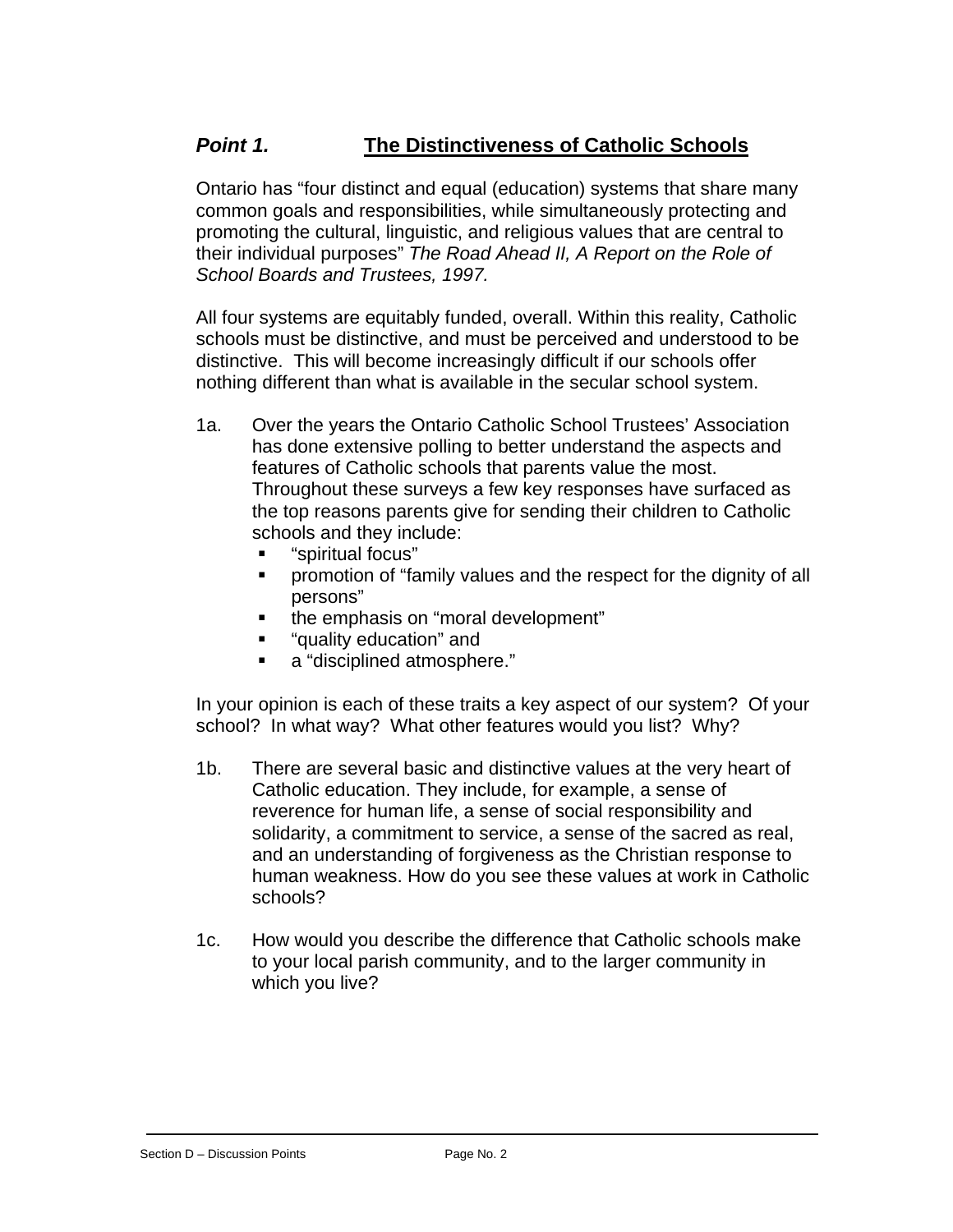#### *Point 2.* **What We Value About Catholic Schools**

- 2a. Generations of parents in this province have struggled to secure and maintain Catholic schools for their children. They have been assisted in their struggle by Catholic trustees, Catholic educators, the clergy and the whole Catholic community. What was it that parents in the mid-nineteenth century wanted so badly for their children that they believed could only be found in Catholic schools?
- 2b. The world in which Catholic parents and students live today is far different from that in which Ontario's Catholic schools were originally founded. Yet, in many ways, the struggle for Catholic education and the commitment of those who support it, continue. Why do parents today choose Catholic education for their children? If you are a parent of children in the system or a student in the system, why did you make that choice? If you are an educator in a Catholic school, why did you choose to minister within a Catholic school board?

#### *Point 3.* **Our Hopes for Catholic Schools**

In many fundamental ways, Catholic education in Ontario has changed very little since its beginnings in the mid-nineteenth century. Now, as then, the central mission of Catholic schools is a constant – the passing on to our young people of a profound vision of life shaped by the message of Jesus Christ and by the tradition of the Church. Catholic schools have always been about the formation of young people, and through them, the transformation of the world.

At various points in the history of Catholic education, however, there have been changes in its structure (e.g. the amalgamation of school boards), modifications to its curriculum (e.g. the introduction of a formal family life program), significant changes in key personnel (e.g. the end of a significant presence of priests and religious within the schools) and other notable modifications to the framework within which Catholic education is delivered.

3a. Catholic school councils are important to the structure within which Catholic education is delivered at the local school level. They function in an advisory role to the principal and where appropriate to the Board on any matter in accordance with the Education Act and the board's policies. As legally constituted bodies of elected and appointed representatives of the local school community,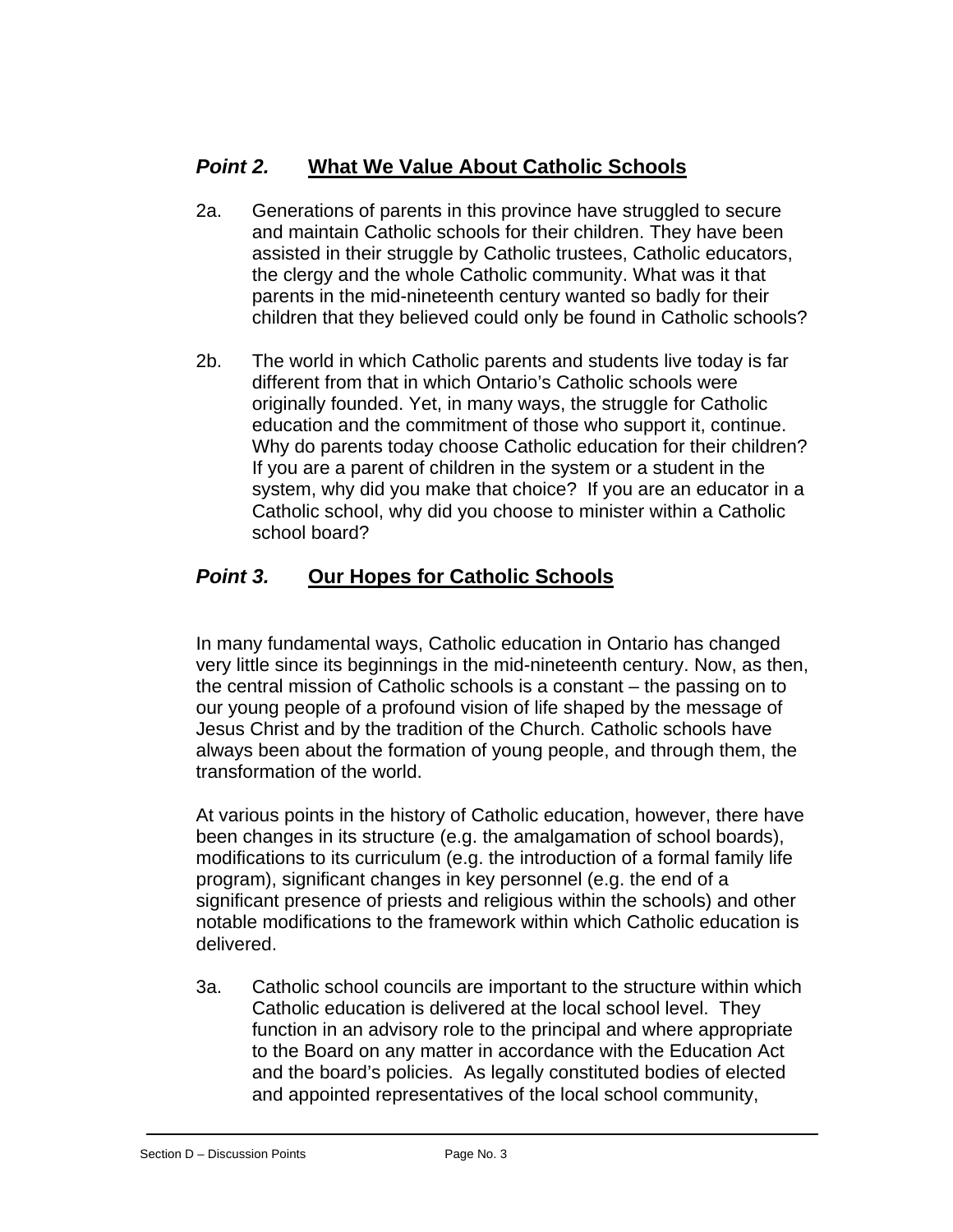Catholic school councils help to support and promote the faith traditions and Gospel values of our system and encourage activities that will enhance the quality of school programs. What are your hopes for the future of school councils in Catholic schools?

3b. From the perspective of Catholic education, the family is always acknowledged as having the primary responsibility in the nurture and education of children. As the Second Vatican Council emphasized, "since parents have conferred life on their children, they have a most solemn obligation to educate their offspring. Hence parents must be acknowledged as the first and foremost educators of their children" (Declarations of Christian Education, para. 3).

Catholic schools extend and complement the educational process which parents have begun. The attitudes to learning which children pick up at home will have immeasurable and lasting impact on their own approach to education.

In similar fashion, parents carry the primary responsibility for their children's education in faith. The faith-witness which children observe within their family will be a most powerful influence on their own faith development.

The partnership between the school and home is foundational to good Catholic education. In what ways would you like to see this partnership extended and strengthened in the years ahead? How can Catholic schools, and Catholic school councils, encourage greater involvement of parents in all aspects of the education of their children, including their education in faith?

3c. The Catholic community has distinctive expectations for graduates of Catholic schools. To help guide school boards, teachers, parents and students in realizing these goals the Institute for Catholic Education developed the *Ontario Catholic School Graduate Expectations*. Under these distinctively Catholic learning expectations, our school graduates are expected to be *discerning believers; effective communicators who write and listen honestly and respond critically in light of gospel values; reflective and holistic thinkers; self-directed, lifelong learners; and caring family members and responsible citizens who give witness to Catholic social teaching by promoting peace, justice and the sacredness of human life.* 

How do you see our Catholic schools contributing to the good of our society in the 21<sup>st</sup> century? What modern societal values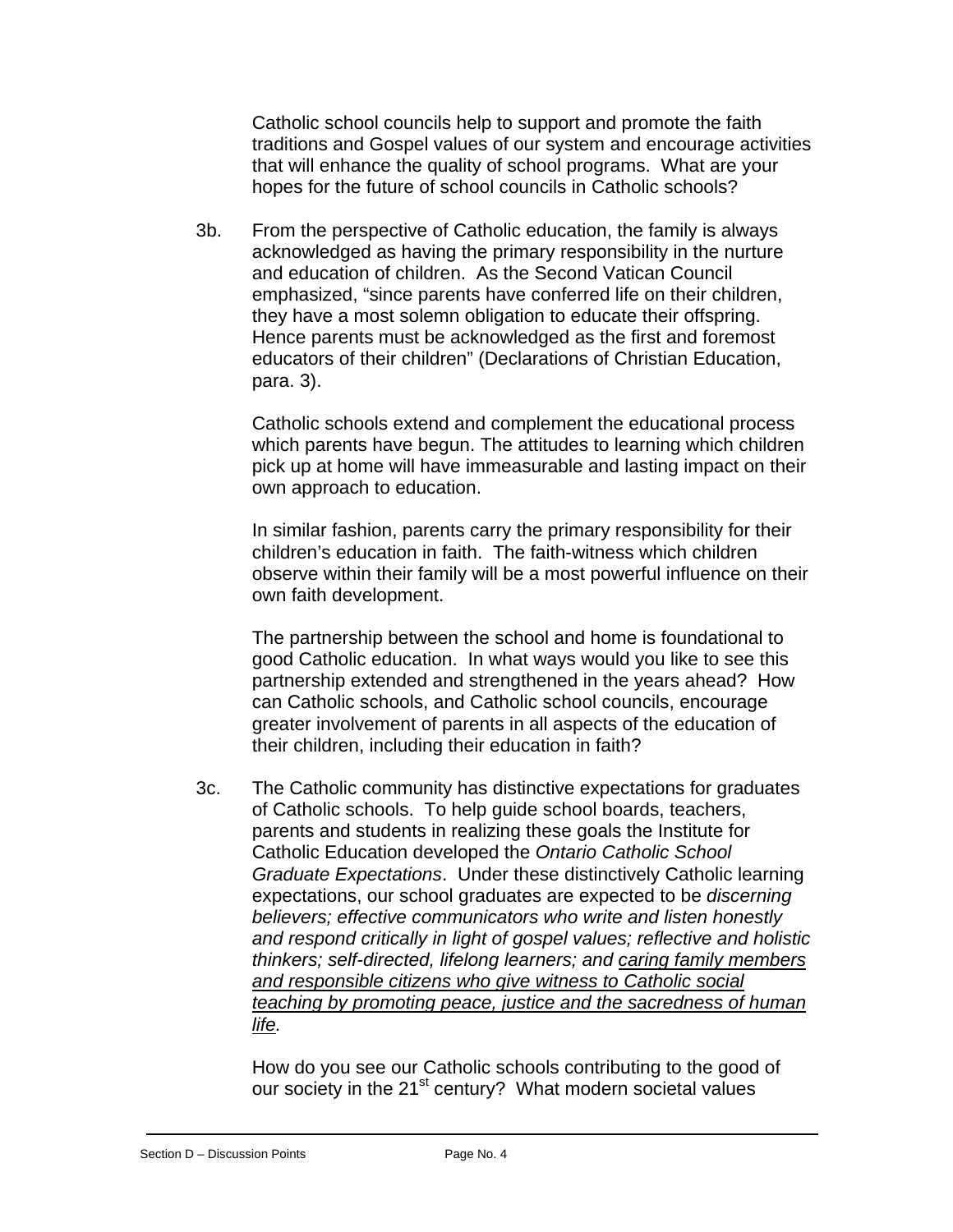should Catholic schools be fostering? What others should they be questioning?

#### *Point 4.* **Major Issues Facing Catholic Schools in Ontario Now and in the Future**

Participants can be asked to discuss what they see as the major issues that will be facing Catholic education during the next twenty years. Participants should be encouraged to air their concerns without feeling obliged to offer solutions to problems they may identify. However, any solutions that come forward should be noted.

In order to stimulate discussion, the discussion leader may want to ask the group to consider the following areas:

#### **Curriculum**

4a. Over the past eight years, significant changes have occurred in curriculum in both elementary and secondary schools. New curriculum guidelines were implemented across the elementary curriculum. The secondary program was shortened to four years and boards must now prepare students to meet new provincial achievement standards in literacy and numeracy.

Catholic school boards receive specific funding for preparing and implementing Catholic curriculum in our schools. This funding has supported preparation of primary and secondary school course profiles, and in-service of teachers who will deliver this curriculum in our classrooms.

In the face of all these changes, educators and administrators in Catholic schools continue to exercise their responsibility to ensure that the message of Jesus Christ and the teachings of the Catholic Church are infused throughout the entire school program.

Are there major issues for Catholic schools now or in the foreseeable future in regard to curriculum? If so, what are they?

#### **Resources Available for Catholic Education**

4b. The Education Quality Improvement Act, 1997 affected a fundamental change in how elementary and secondary education in Ontario is funded. For the first time in history, all students in publicly funded schools have access to the same level of educational funding.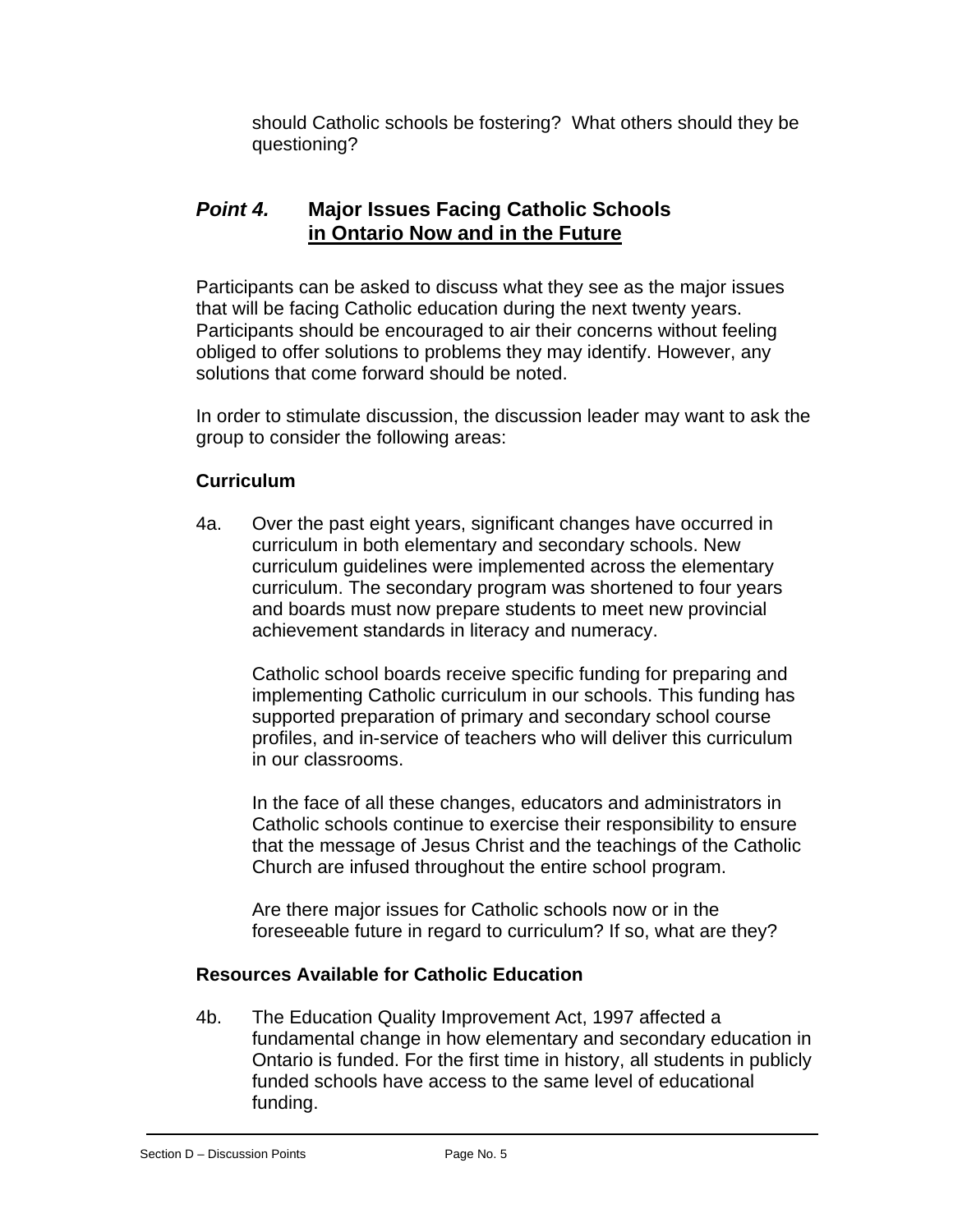While the fundamental structure of the education funding formula is sound, many of the benchmarks that are used in the formula are now outdated, creating a funding shortfall. For example, for many school boards *current* transportation and special education costs exceed the amount that has been allocated through grants. Difficulties caused by inadequate funding allocations are further aggravated by the fact that the funding formula places some limitations on how those dollars can be spent.

While Catholic school boards retain the right to spend available resources on those aspects of their operations that are necessary for carrying out the unique mission of Catholic education, current under-funding stresses and certain spending limitations imposed by the formula significantly reduce board flexibility.

Are there major issues at present or in the foreseeable future, in regard to resources for Catholic Education? If so, what are they?

#### *Degree of Public Support for Catholic Schools*

Sec. 93 of the Constitution Act of 1867 protects the existence and funding of Ontario's Catholic schools. Nonetheless, certain persistent individuals and powerful groups have from time to time made efforts to convince the government of the day to eliminate all public support for Catholic schools, in favour of a single, secular school system.

These forces are still at work today. The existence and purpose of such groups and issues causes legitimate concern for the security and vitality of Catholic education. The public continues to debate the merit of maintaining two publicly funded English language school boards in the province and the lack of provincial funding for non-Catholic faith-based schools.

Issues regarding faith-based education funding were highlighted by a complaint launched a few years ago with the United Nations Human Rights Committee. The complaint alleged that the funding of Catholic schools in Ontario is discriminatory and violates the International Covenant on Civil and Political Rights. The United Nations issued a ruling\* in 1999 that concurred with the complainant. Currently, a multi-faith coalition of parents and other supporters are actively lobbying the provincial government to comply with the UN ruling and to address the issue of discrimination by providing funding to all faith-based schools. Other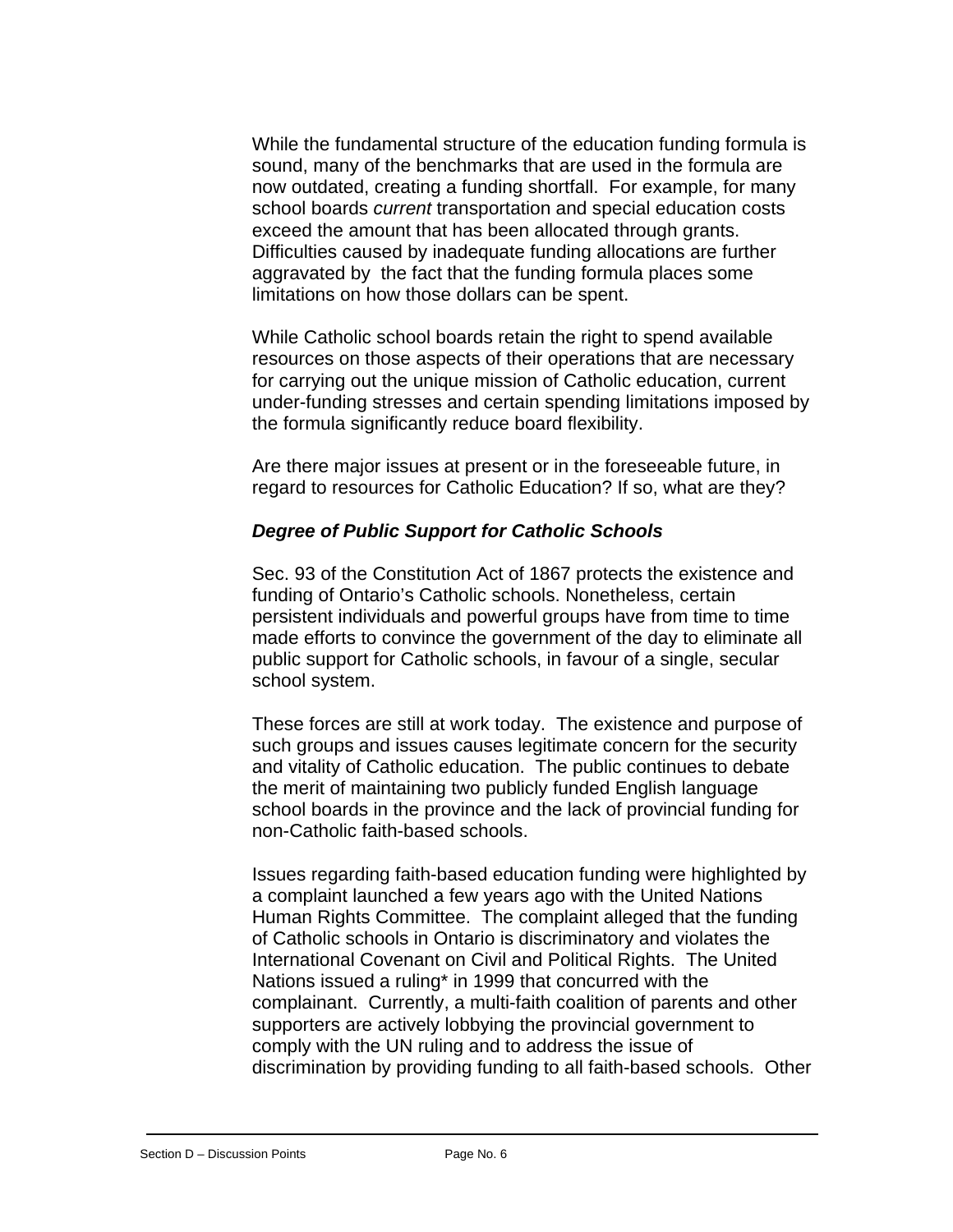groups maintain that the only way to resolve this "imbalance" is to eliminate public funding to Catholic schools.

The issue has become further politicized by pre-election campaign promises of Ontario's official opposition party--the Ontario Progressive Conservatives. The party has announced that, if elected, they will address the funding needs of Ontario's private faith-based schools through a possible tax-credit to parents and will continue to acknowledge the Constitutional rights of Ontario's Catholic community.

{\*Additional information on the UN decision is available in the *Resource Materials* section.}

On a national perspective, Catholic education is an issue that has been taken to referenda in some provinces.

In Newfoundland\*, as the result of public referenda, all denominational schools have now been eliminated.

The change from religious to language based schools in Quebec\* has also occasioned concerns.

{\*Additional information in regard to the Newfoundland and Quebec situations is available in the *Resource Materials* section.}

4c. Do you feel that the survival of Catholic schools in Ontario is a major issue now or in the foreseeable future? If so, why? How do you feel this issue should be dealt with?

#### *Point 5.* **Promoting and Protecting Catholic Education for the Future**

Catholic education has survived to this day, and has grown stronger, as a result of the hard work and commitment of all the partners who support it. This unified effort is still required.

Many of us believe that the continued existence of our Catholic school system is dependent upon its distinctive nature. If we are no different from the other publicly funded system, we are redundant.

It is important for Catholic schools not only to be different in fact but to be seen and known to be different.

This discussion kit is one way in which the partners in Catholic education, under the auspices of the Institute for Catholic Education, are trying to

Section D – Discussion Points Page No. 7